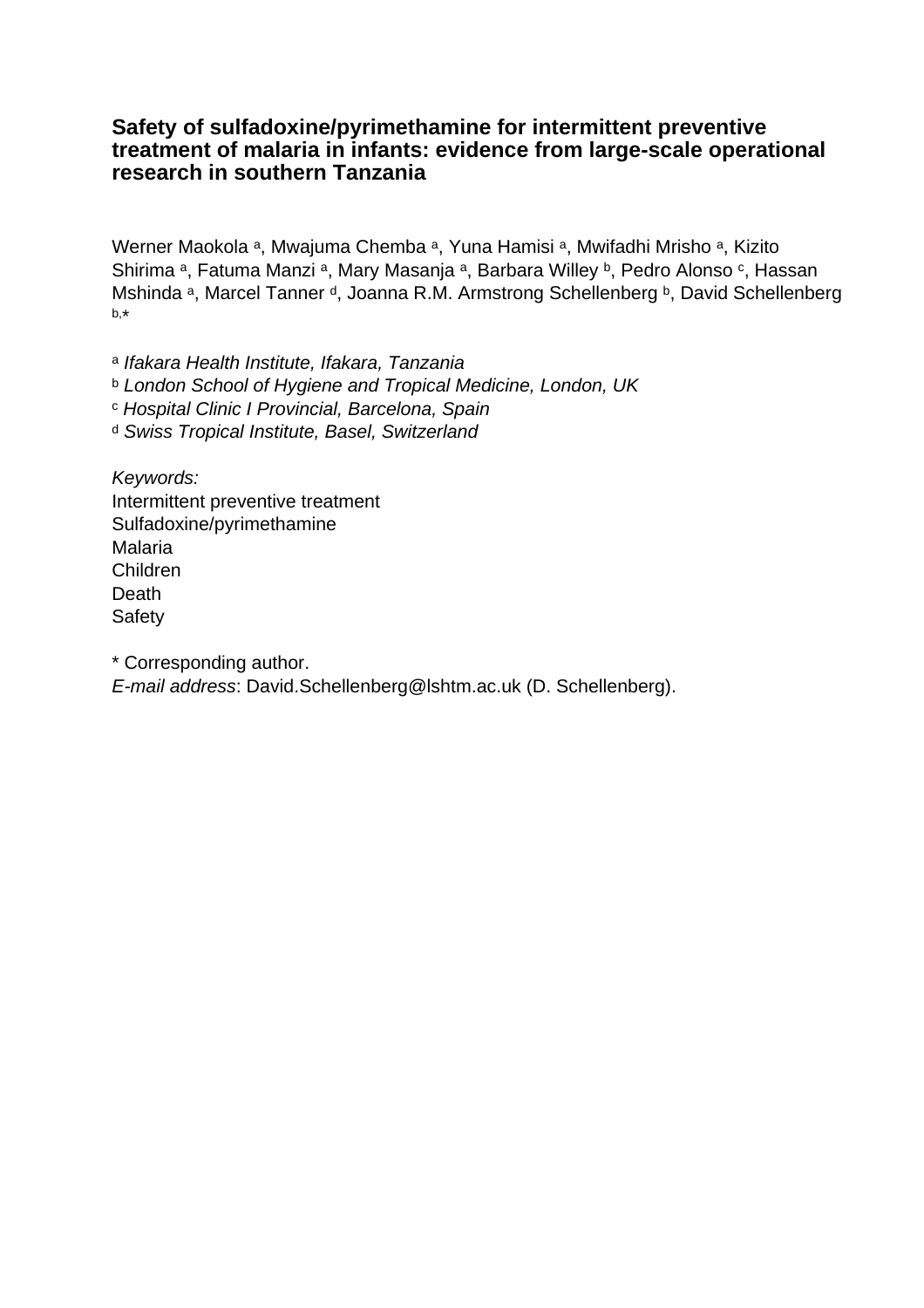#### ABSTRACT

Intermittent preventive treatment with sulfadoxine/pyrimethamine (SP) is recommended for malaria prevention in infants (IPTi-SP). Serious adverse events, including Stevens–Johnson syndrome (SJS), have been reported following exposure to SP, but few infant-specific data exist. The safety of IPTi-SP was evaluated as part of a pilot implementation programme in southern Tanzania using three methods: spontaneous adverse event reporting to capture suspected adverse drug reactions (ADR); a census survey documenting rash-related hospital admissions among children <2 years of age; and verbal autopsies (VA) completed for rash-related deaths in 2–11-month=olds. Approximately 82 000 IPTi-SP doses were administered to approximately 29 000 children. In total, 119 suspected ADRs were reported, 13 in children aged <2 years, only 1 of whom had received IPTi-SP. The census involved 243 612 households. Only one rash-related admission was reported amongst 1292 children aged 2–11 months, but this child had no history of exposure to SP. Moreover, 30 of 699 deaths in 2–11-month-olds were said to have been associated with a skin rash. The rates of rash-associated death were 0.6/1000 person-years at risk (PYAR) and 1.17/1000 PYAR in intervention and comparison areas, respectively ( $P = 0.79$ ). VAs did not suggest SJS or any other ADR. We conclude that IPTi-SP is associated with a very low incidence of severe skin reactions.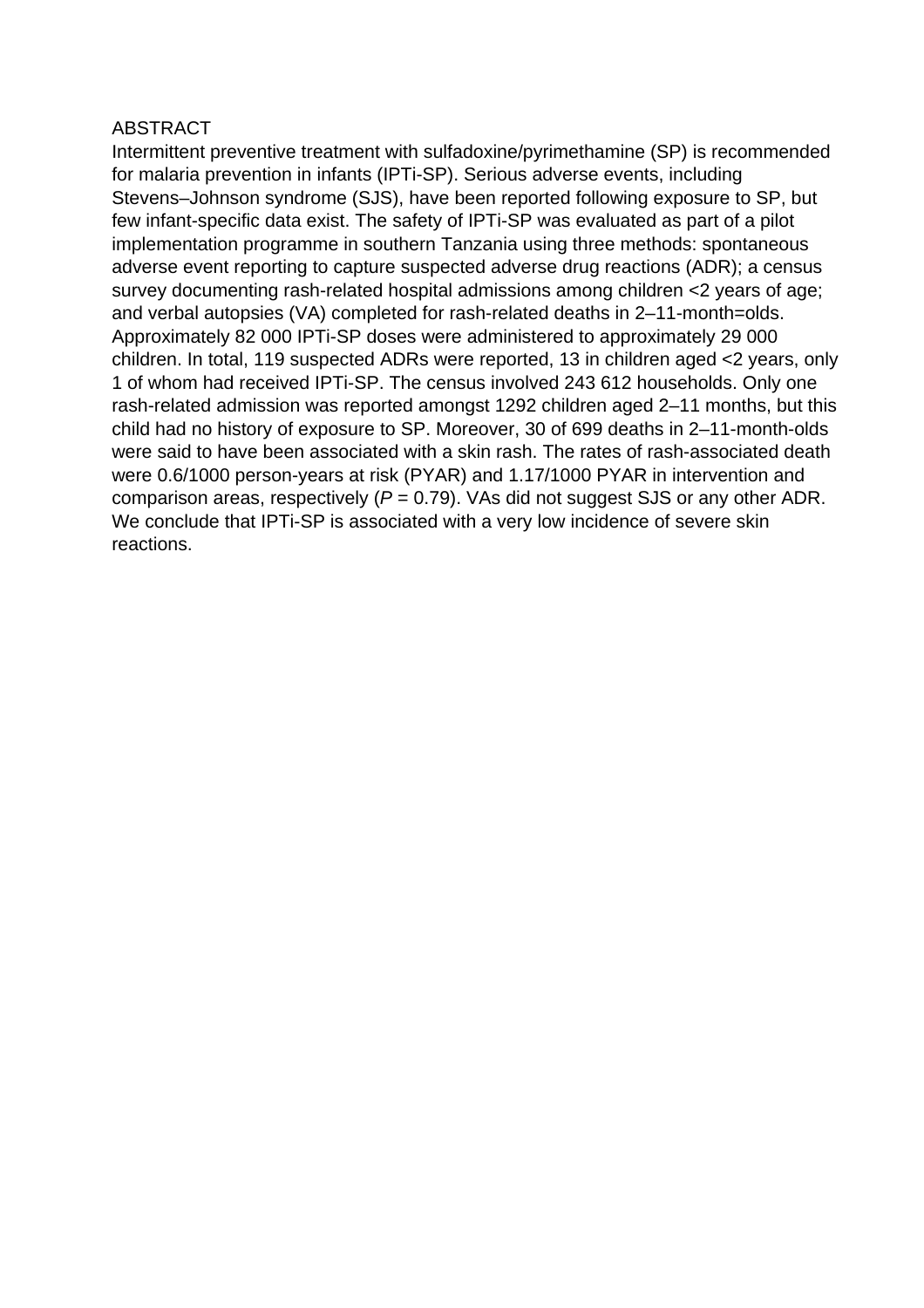## **Introduction**

Disease and death due to Plasmodium falciparum infection continues to plague large swathes of sub-Saharan Africa. Despite evidence of recent improvements in the malaria situation in some settings,<sup>1,2</sup> it is likely that novel tools for malaria control will continue to be needed for decades to come. Intermittent preventive treatment for malaria in infants (IPTi) is a promising new intervention consisting of the administration of a treatment dose of sulfadoxine/pyrimethamine (SP) at the time of routine vaccinations in the first year of life.<sup>3</sup> A pooled analysis<sup>4</sup> of six randomised controlled trials (RCT) of IPTi using SP (IPTi-SP)<sup>5–10</sup> suggested that the intervention can reduce the incidence of clinical malaria in the first year of life by 30%. If such an effect can be achieved by delivering an available and affordable antimalarial treatment at the time of routine contacts with the health system, IPTi-SP may become a useful component of antimalarial strategies in some settings.

SP was licensed in 1974 and there is extensive experience of its use, including in young children. However, some concern exists over its safety when given as a preventive intervention because of the possibility of severe reactions, including Stevens–Johnson syndrome (SJS) and toxic epidermal necrolysis (TEN), associated with the sulfadoxine component.11 These concerns were initially raised in data from European and North American travellers taking SP weekly for prevention of P. falciparum malaria.<sup>12,13</sup> Fatality rates of 30–35% for TEN and 5–15% for SJS were highly influenced by the timing of diagnosis and access to appropriate treatment facilities, such as burns and Intensive Care Units.14 Although the association between sulphonamides and SJS/TEN has been well established, fewer cases of SJS or TEN have been linked to SP.12,13 A rate of serious adverse events to SP of 1.2/100 000 was reported using a spontaneous event reporting system in Malawi.15 The occurrence of an adverse event has been shown to depend on the pattern of drug intake, drug dose and the number of doses taken.15 A study on the regular use of long-acting sulphonamides for meningitis prophylaxis showed that 80% of SJS cases occurred between the second and fifth doses of weekly intake, with no cases reported when the drug was used only once.<sup>16</sup> The relationship between drug intake and the onset of symptoms and signs suggestive of an adverse reaction is not well understood. SJS and TEN can occur within 3 months of drug intake, although the highest risk appears to be during the first 3 or 4 weeks.17,18 Other risk factors for developing SJS include age (less common in children <15 years than in adults), HIV status (more common in HIV-positive than in HIV-negative individuals)19,20 and genetic factors.<sup>17</sup>

In southern Tanzania, an operational research programme developed and implemented a programme to evaluate the effectiveness and safety of IPTi-SP in an area with a total population of approximately 900 000 people. In the context of this programme, we implemented a consolidated, spontaneous, adverse event reporting system. After 2 years of IPTi-SP implementation, a census was conducted and information was gathered on the causes of death of young children as well as the reasons for admission of a representative subset of children living in the area. Here we report on the safety of IPTi-SP as documented in southern Tanzania.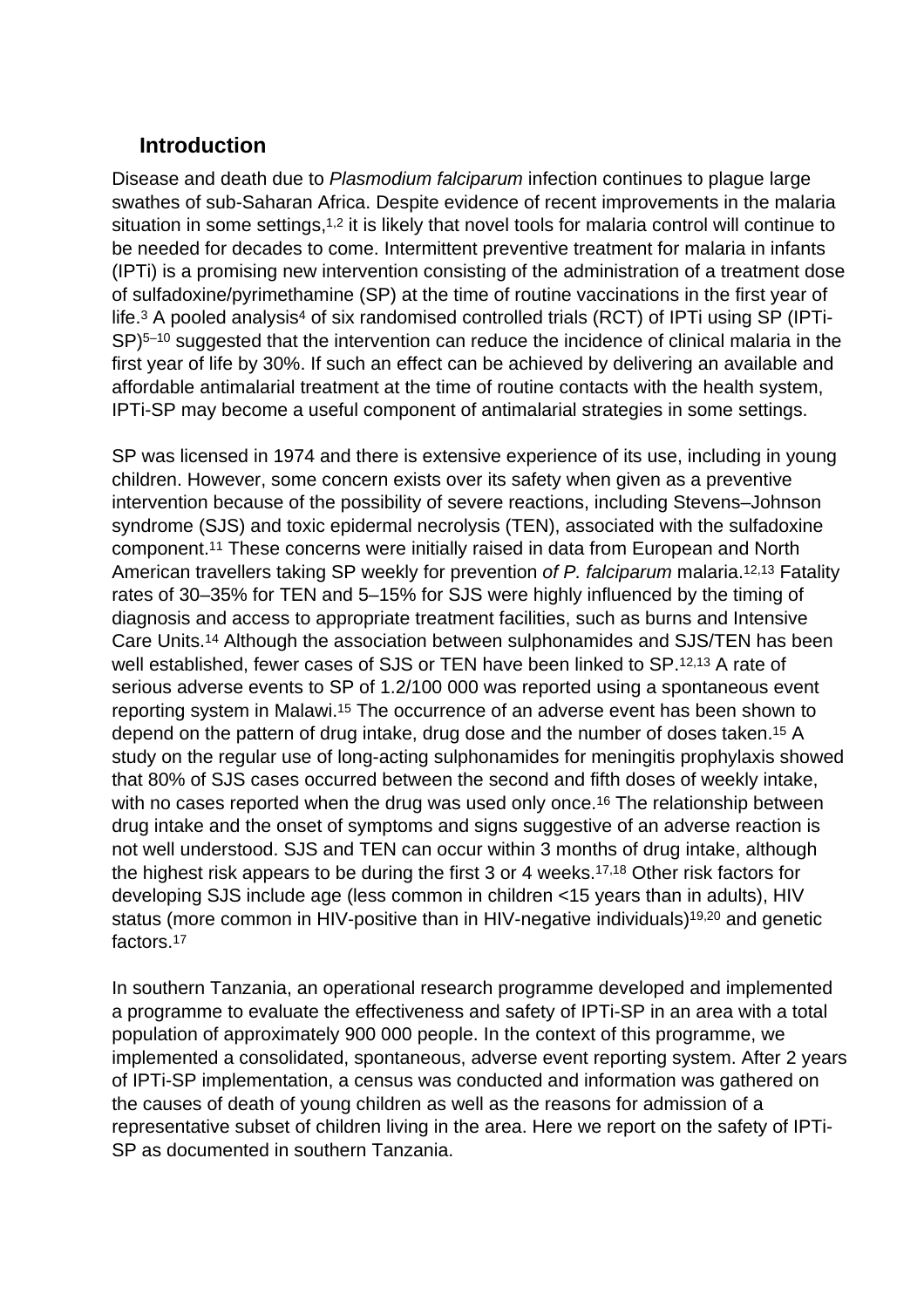## **Methods**

### 2.1. Study area and intermittent preventive treatment for malaria in infants (IPTi) strategy

The project was carried out in five remote rural districts of the Lindi and Mtwara regions near the Mozambican border in southern Tanzania. The area, which covers approximately 20 000 km2, is described in more detail elsewhere.21 The first-line treatment for malaria was SP, which was widely used up to and after the introduction of artemether/lumefantrine into the study area in December 2006. Each district is split into 3–10 divisions (the fourth administrative level) and the study area comprised 24 divisions in total. One-half of these divisions initiated IPTi implementation in April 2005, as described in detail elsewhere.22,23 In brief, a strategy for deployment of IPTi was developed in conjunction with stakeholders at national, regional and district levels. IPTi was deployed as part of the routine health system in 12 divisions commencing in March 2005. A single dose of SP was given at 2, 3 and 9 months of age when children presented to vaccination clinics for routine doses of the diphtheria, tetanus, pertussis and hepatitis B vaccine (DTP-Hb), given at 1, 2 and 3 months of age, and measles vaccine (given at 9 months). Tablets of 500 mg sulfadoxine and 25 mg pyrimethamine were donated by Hoffman-La Roche (Basel, Switzerland). Children weighing ?5 kg were given half a tablet and those weighing <5 kg were given a quarter of a tablet. Doses were administered after crushing and dissolving tablets in a small amount of clean water on a spoon.

Following evidence of the safety and benefits of IPTi generated by this project in 2006,24 and after further discussion with national stakeholders, implementation was extended to the comparison areas in March 2008. Coverage surveys were conducted in 200624 and 2007. The total number of doses of IPTi-SP delivered between April 2005 and December 2008 was estimated by applying the 2007 coverage estimates to the number infants in the study area. Two estimates were generated: (a) based on the number of doses recorded on the child's health card; and (b) based on doses of IPTi reported by the mother. The true number of doses is likely to fall between these two estimates. To provide a conservative evaluation of the safety of IPTi-SP, the number of doses used as the denominator was the more conservative figure, based on health card information.

### 2.2. Spontaneous reporting of suspected adverse drug reactions (ADR)

A spontaneous reporting system was implemented in conjunction with the national regulatory agency, the Tanzanian Food and Drug Authority (TFDA). A standard reporting form was agreed and a series of workshops were conducted to train clinicians at the district level as well as front-line health workers in peripheral dispensaries, health centres and referral facilities. Case scenarios and test questions were included in the training sessions: a folder was provided containing graphic images of severe dermatological reactions, a copy of the training materials and reporting forms. This folder also contained contact telephone numbers of the project's safety monitor, whose job it was to follow-up relevant suspected ADRs. Clinicians were encouraged to complete the form in duplicate if they suspected an ADR to any drug in any age group. One copy of the form was sent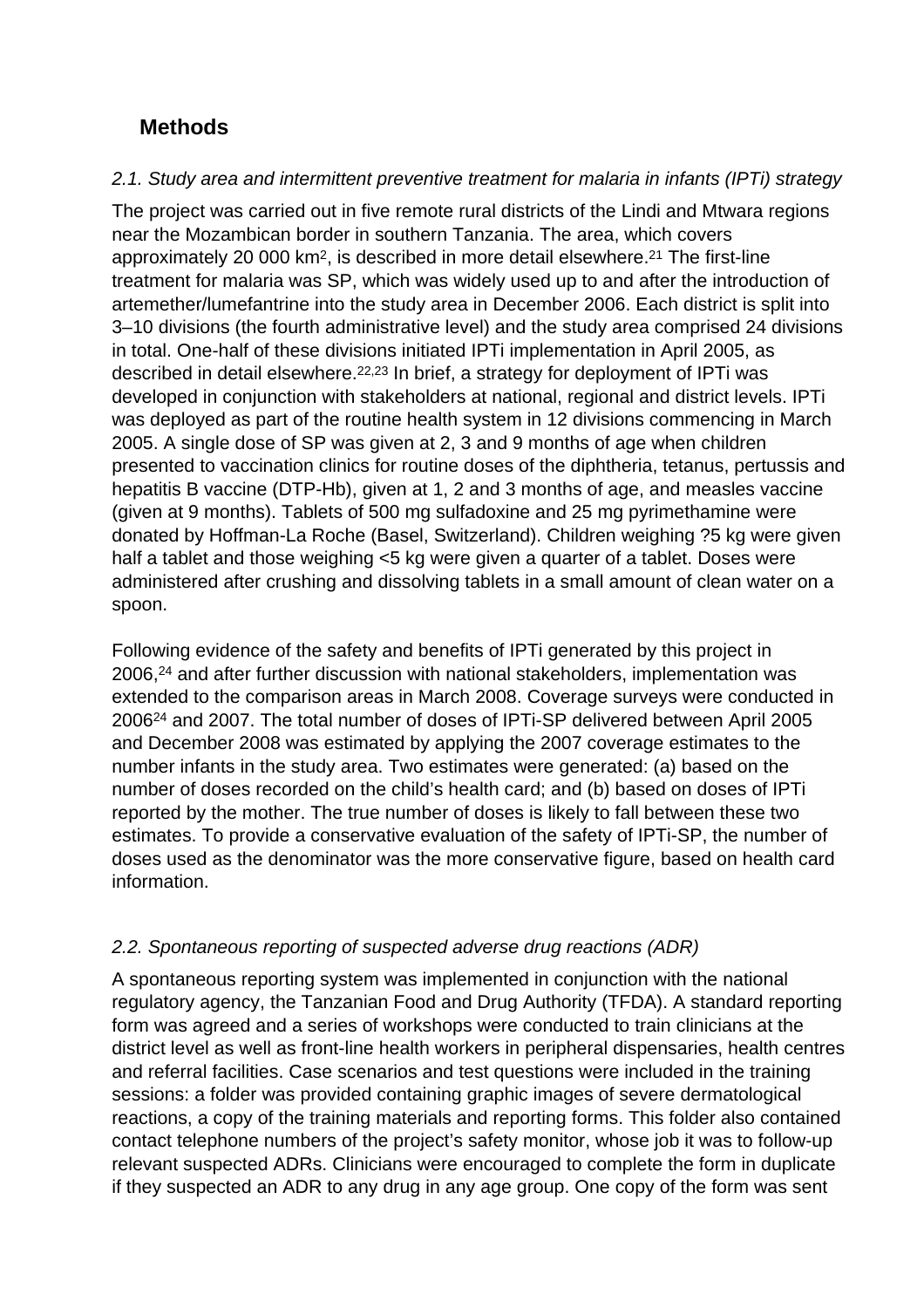to the designated safety co-ordinator on the district health team who would telephone the project's safety co-ordinator if the reporter had not already done so. Suspected ADRs were then followed-up according to a prioritised response system, which ensured that any reaction in a child <2 years of age was followed-up at home by the project safety monitor within 72 h of notification. A re-assessment form was completed at these home visits to capture more detailed clinical information by a specially trained clinician. Quarterly visits to health facilities were made by the project safety monitor to maintain awareness of the system and to check for any missed reports. The system was fully operational from March 2005 and this paper documents reports received up to December 2008.

### 2.3. Rash-related hospital admissions in children <2 years of age

A census survey was conducted in the project area between July and November 2007. Mothers of children <2 years of age were identified and asked if they were willing to be visited by a child health interview team. A representative subsample of those willing to participate was visited within 4 weeks of the initial survey. In each division, eight clusters of young children were identified, with each cluster being a subvillage. The number of clusters per ward (the fifth administrative level) was determined with probability proportional to size. A simple random sample of clusters was selected and all children aged <2 years were identified and their mothers were approached for written informed consent for interview. Responses to questions about the child's health, vaccination and IPTi status and any admissions, including those associated with a rash, were directly entered into personal digital assistants (PDA), as described previously.25 These data were used to estimate the coverage of IPTi during 2007, powered to detect a coverage of 50% to within five percentage points, as well as the incidence of hospital admission with a rash as part of the safety evaluation.

## 2.4. Rash-related deaths in children aged 2–11 months

All households in the project area were visited during the course of the census and birth history interviews were carried out with all women aged 13–45 years, as described previously.21 Consenting mothers of any child who died aged 2–11 months were asked a series of questions to explore the possibility that the child had died because of a rash. If this was the case, consent was sought for a specialised follow-up team to visit the mother and to conduct a verbal autopsy (VA) using the standard INDEPTH post-mortem questionnaire.26 This approach was expected to identify and follow-up any death potentially due to a skin rash in a 2–11-month-old and reported by a woman consenting to a birth history. The VA team consisted of four Clinical Officers who were trained as VA interviewers by a senior physician experienced in VA diagnosis coding. The training lasted 2 weeks and consisted of detailed questionnaire review, case studies and a 3-day pilot survey. Work lists were produced from the cleaned census data, which had been collected using PDAs,25 and provided to the VA interviewers within 4 weeks of the original household visit. The flow of VA questionnaires and job lists between the data unit and field was managed by the VA team supervisor whose responsibility it was to conduct quality control checks. These included re-visits to randomly selected households and to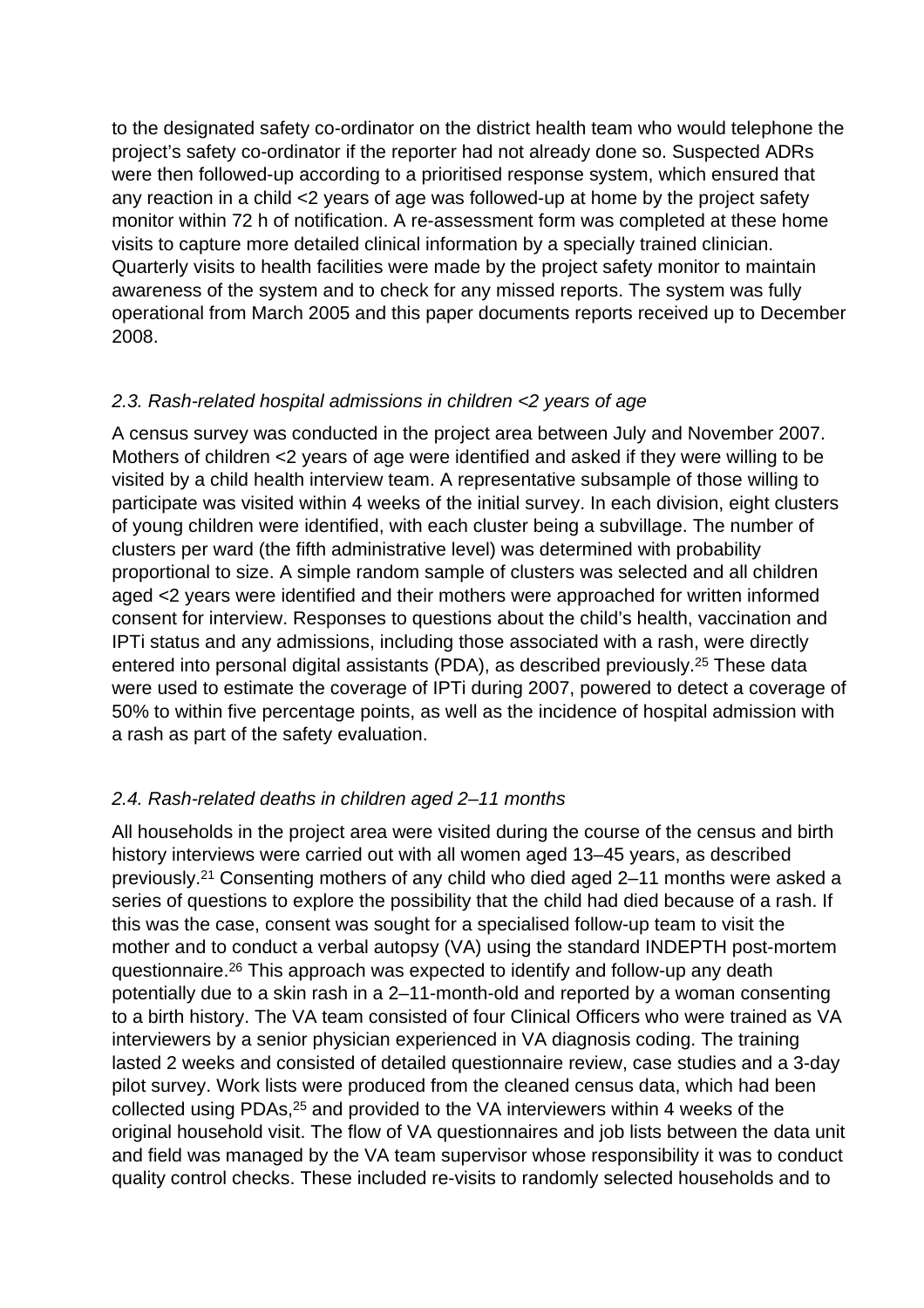all households where it had not been possible to complete a VA. Completed VAs were reviewed by the supervisor before being sent to two experienced VA coders. The cause of death was coded independently using the WHO International Classification of Diseases (ICD-10) classification and codes were compared using a computer program. Where there was diagnostic disagreement, a third coder gave a further independent opinion. Diagnoses were considered definitive if two matching ICD-10 diagnoses were obtained.

## 2.5. Data management and analysis

Data were transferred from PDAs to Microsoft Access databases (Microsoft Corp., Redmond, WA, USA) using Pendragon Software (Pendragon Software Corp., Buffalo Grove, IL, USA). Analysis was conducted in Stata version 8 (Stata Corp., College Station, TX, USA) according to a pre-defined analytical plan. Proportions of hospital admissions are presented as well as incidence rates of death with skin rash. Statistical testing was based on the t-test using a summary measure of the data from each of the 12 intervention and 12 comparison divisions, adjusting for the clustered nature of the data.<sup>27</sup>

## **Results**

### 3.1. Doses of intermittent preventive treatment for malaria in infants with sulfadoxine/pyrimethamine (IPTi-SP)

The coverage of three documented doses of IPTi during the 2007 survey was 48% (371/769; 95% CI 42–55%) and the coverage of two or more doses was 55% (426/769; 95% CI 49–61%). There were 11 523 children aged 12–23 months in the intervention area in 2007 and 13 444 children in the same age group in comparison areas. Roll-out of IPTi-SP to comparison areas was completed by 20 March 2008. Applying the coverage estimates to the population data and considering the timing of implementation in the different areas suggests that 3645 children received two doses of IPTi-SP each and 24 997 children received three doses. Hence, a total of approximately 82 280 doses of IPTi-SP were received by approximately 28 642 children.

### 3.2. Spontaneous adverse drug reactions

A total of 119 spontaneous ADR reports were received from intervention and comparison areas between March 2005 and December 2008. Only 13 of these concerned children <2 years of age. A single report was received about a child who had previously received IPTi-SP. He was 7 months old and presented on 6 March 2006 with a 2-day history of rash, 8 days after a reported half tablet of SP given as treatment. The child had received doses of IPTi-SP on 19 December 2005 and 31 January 2006. At re-assessment the child was well, with a resolving macular rash over his upper chest and back. Nikolsky's sign was positive, with blisters forming on lateral pressure, however there were no lesions in the mouth, nose, eyes or perianally. Four weeks later the child was well with some persisting discolouration of skin lesions. As the child had continued to behave as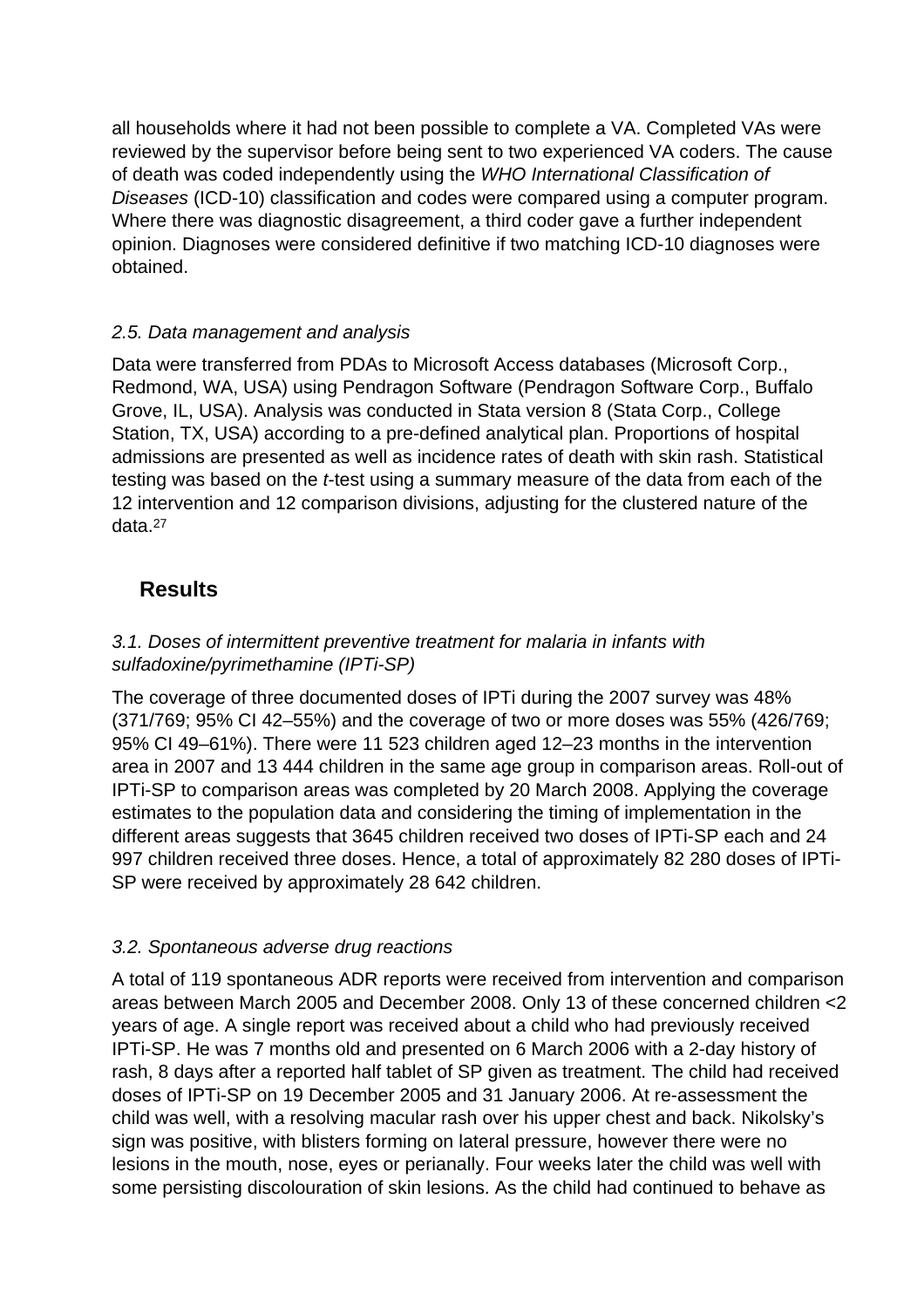normal, this was considered a Grade 1 adverse event, probably associated with SP. This was the only adverse reaction reported after a total of approximately 82 280 doses of IPTi-SP in an estimated 28 642 children. The spontaneous ADR reporting system captured two cases of SJS in people aged >15 years.

## 3.3. Rash-related hospital admissions and deaths

The census team identified 243 612 households. The head of the household was present in 93.5% of households  $(N = 227, 789)$ , of which 99.2% (225 980) agreed to participate in the survey. A total of 213 207 women of child-bearing age were registered, of whom 92.1% (196 302) were available and consented to be interviewed about their birth history. Mothers of a representative sample of 2780 children <2 years of age were interviewed between July and November 2007. Admissions reported among 1292 children aged 2–11 months are summarised in Table 1; no differences were seen between intervention and comparison areas. Only one admission was said to be due to a skin rash and this child had no history of exposure to SP.

Amongst the 699 children who died aged 2–11 months, 30 were said to have died with a skin rash (Table 1). The overall incidence rate of death associated with a rash in intervention areas was 0.59/1000 person-years and this did not differ from that in comparison divisions (Table 1). Of the 30 deaths associated with a rash, two mothers could not be found for a VA and two declined a VA; thus, 26 mothers were interviewed. For three of the VAs, no definitive diagnosis was reached by the VA coders and hence definitive diagnoses were available for 23 deaths. However, none of the VA diagnoses included SJS and none of the deaths was thought likely to be due to an ADR by any clinician.

# **Discussion**

This report presents information on the safety of IPTi-SP as evaluated in the context of an operational research programme in southern Tanzania. The evaluation was initiated when SP was widely used as first-line treatment for malaria and may have been expected to increase the risk of adverse events associated with IPTi-SP. However, a consolidated adverse event reporting system identified only one Grade 1 adverse event in over 82 000 doses of IPTi-SP amongst approximately 29 000 children. Spontaneous reporting systems are known for their serious inadequacies, in particular the marked under-reporting associated with this approach. The project's safety monitor visited each health facility every 3 months to maintain awareness of the reporting system and to encourage the reporting of suspected adverse events. The system successfully identified two cases of SJS in older people, unrelated to IPTi, and we consider it likely to have identified children presenting to health facilities with SJS. Nevertheless, it is probable that these data under-report less severe, especially non-dermatological, adverse events due to IPTi-SP.

The household census involved every household in the entire project area. A representative subsample was asked about admissions associated with a rash in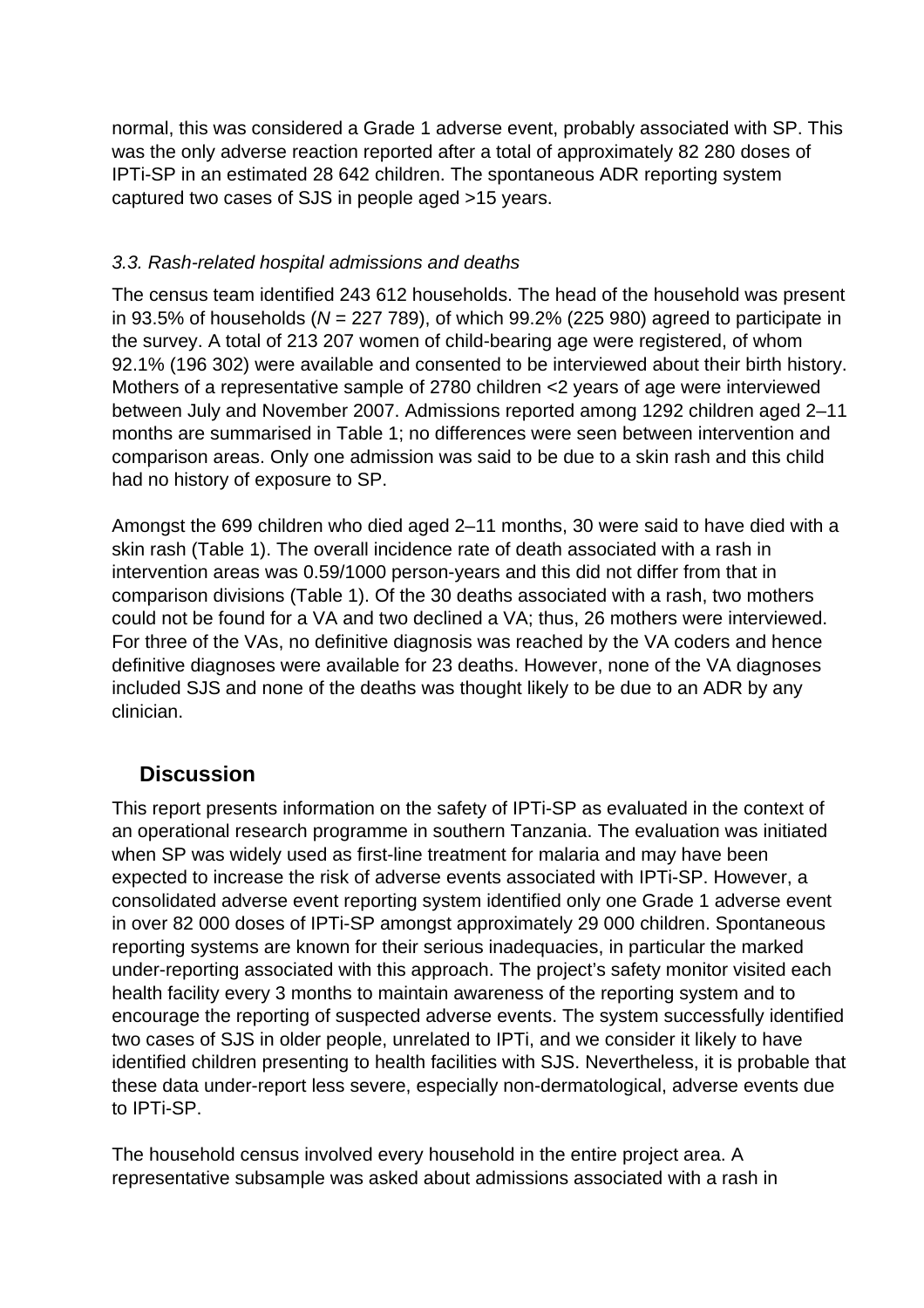children. Only one such admission was reported and this was not associated with prior use of SP. We were surprised in this analysis not to find a reduced rate of admissions in children living in areas where IPTi was delivered. This contrasts with the findings of the pooled analysis of the efficacy of IPTi-SP in which a 23% reduction in the rate of allcause admission was documented in children receiving IPTi-SP.4 However, in contrast to our project area in southern Tanzania, children involved in the placebo-controlled trials all lived within easy reach of hospitals and therefore may have been more likely to seek hospital care and to be admitted in the event of illness.

A systematic approach was adopted to identify children living in the project area who had died with a rash. The rate of death with a rash was not increased in intervention areas compared with comparison areas. Furthermore, the VAs reassured us that none of the deaths that were followed-up were likely to be a result of an ADR, in particular SJS.

The estimated number of doses of IPTi-SP is likely to be an underestimate as it is based on coverage estimates derived from doses recorded on children's health cards; it is likely that some doses went unrecorded. Coverage estimates based on mothers' reports of IPTi-SP doses suggest that 125 503 doses were administered to 42 702 children. We consider the lower estimates presented in the results to be more robust and recognise that these generate relatively conservative estimates of the safety of IPTi-SP. The low coverage estimate has implications for the interpretation of the absolute proportions of admissions and incidence of death associated with a rash, which are presented for the intervention group as a whole and not specifically the subgroup of patients who received IPTi-SP. It is possible that a higher intervention coverage might increase the frequency of these endpoints. It was not possible to document IPTi doses reliably in children who had died, as child health cards are rarely retained in such circumstances. However, even if the coverage had been complete, it is very unlikely that this would produce a significantly greater risk of death in infants receiving IPTi-SP than in those who did not. Assessment of the safety of an intervention is fraught with difficulties in any setting. Spontaneous adverse event reporting systems require clinicians to consider the possibility of an ADR and to be sufficiently motivated to complete a report form. The low frequencies of serious ADRs necessitate operating on a large scale and depending heavily on existing staff with competing priorities. Despite specific training that focused on the identification and reporting of ADRs, it is very likely that more subtle adverse events arising from IPTi-SP were not captured by this system. In this regard, it is reassuring that the results are consistent with those of the pooled analysis of RCTs of IPTi-SP that found a reduction in the incidence of serious adverse events, including severe dermatological events, in IPTi-recipients.<sup>4</sup>

An alternative accepted approach to capturing adverse events is cohort event monitoring in which a large number of individuals (typically 10 000) are followed-up at a limited number of time points after treatment to estimate the frequency of anticipated adverse events. Our evaluation was in the context of an operational research study that included an assessment of the acceptability of IPTi-SP; large-scale active follow-up of study participants for safety outcomes may well have interfered with our ability to assess acceptability in close to 'real-life' conditions. A novel approach to the generation of safety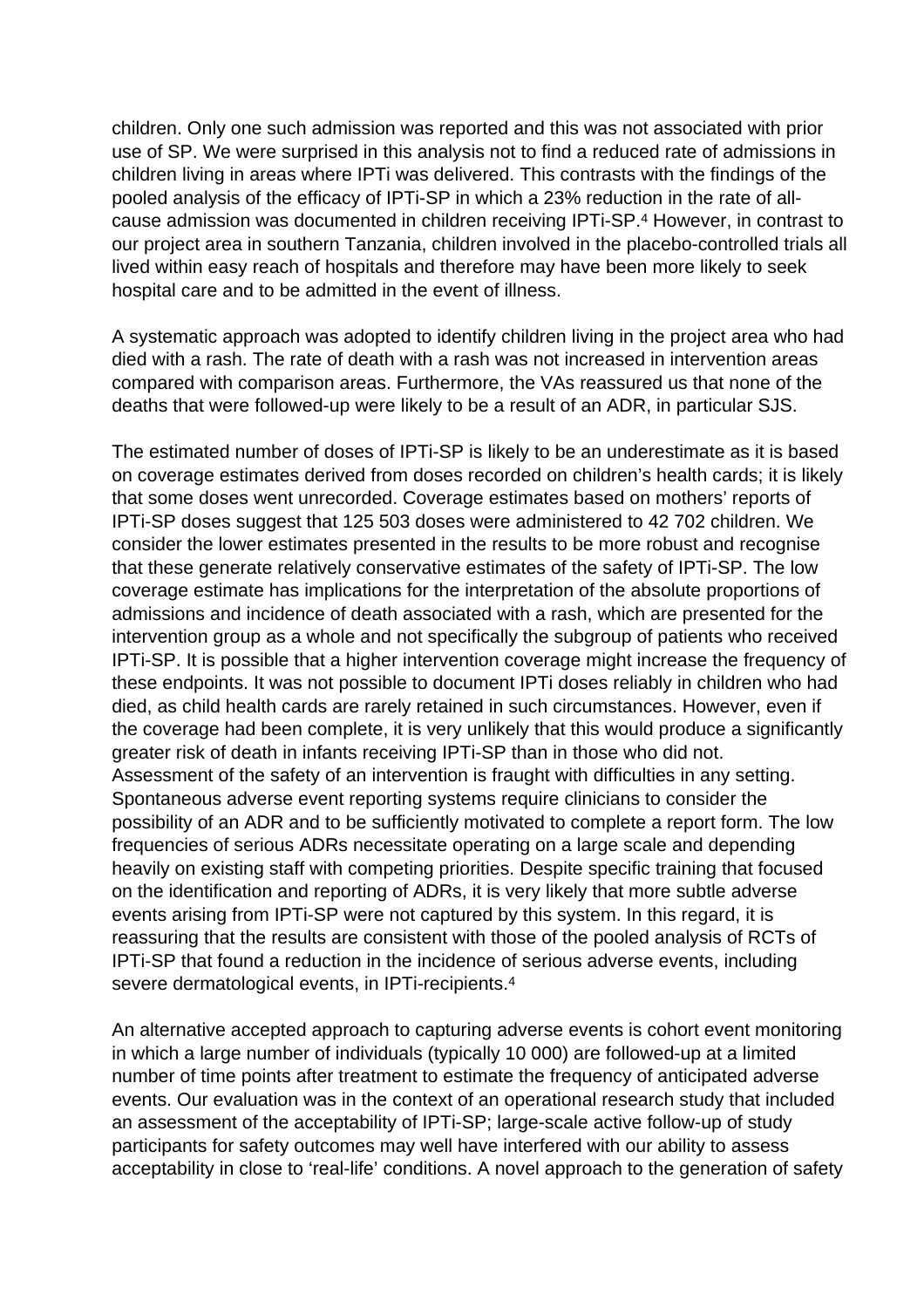signals is the use of self-controlled case series analysis.<sup>28</sup> This method compares the incidence of signs, symptoms, abnormal laboratory values or diagnoses in periods before and after administration of an intervention in individuals who are reliably identified at each contact with the health system. This approach has the advantage of not requiring a clinician to consider the possibility of an adverse event and to fill in a form, and can generate signals of adverse reactions not previously recognised as associated with the intervention, occurring a considerable time after the intervention or arising after multiple doses of the treatment. The method has been used to generate safety signals in several developed countries<sup>29-32</sup> but so far has not been evaluated in the tropics.

Data are now available from six RCTs of IPTi-SP. Pooled analysis of these RCTs showed a reduction in the risk of serious adverse events in IPTi recipients, with fewer serious dermatological events in IPTi versus control arms and no events considered related to IPTi.4 The information presented here from southern Tanzania as well as that generated in the context of pilot implementation of IPTi-SP by UNICEF in a further six African countries offers further reassurance.<sup>33</sup> The evidence suggests that the incidence of severe dermatological or other reactions following IPTi-SP is very low. At the same time, IPTi-SP has been shown to reduce by 30% the incidence of clinical malaria, which causes hundreds of thousands of deaths per year.<sup>34</sup>

**Authors' contributions:** DS, JRMAS, PA, MT and HM conceived the study; DS, JRMAS, PA, MT and HM, WM and MMa designed the study and data collection tools; WM and MC were responsible for running of the spontaneous adverse drug reaction reporting system; YH and MMr were responsible for running of the verbal autopsies; FM, JRMAS and DS were responsible for running of the household surveys; KS was responsible for all data management; BW, JRMAS and DS were responsible for data analysis. All authors contributed to data interpretation, writing and revising of the manuscript, which was approved by all prior to submission. DS is guarantor of the paper. **Acknowledgements:** The authors would like to thank the health workers who participated in the spontaneous adverse event reporting system; the families and survey teams who took part in the surveys; and the District and Regional Health Management Teams of Mtwara and Lindi regions. They acknowledge the support of Dr Alex Mwita, Dr Azma Simba, Dr Neema Rusibamayila and Dr Mary Margaret Kitambi, members of the 'Core Group' of key stakeholders for IPTi at the Ministry of Health in Dar es Salaam, Tanzania. The authors also appreciate the administrative and support staff of Ifakara Health Institute (Ifakara, Tanzania).

**Funding:** This study received funding from the Bill and Melinda Gates Foundation through the Intermittent Preventive Treatment in infants (IPTi) consortium. JRMAS received funding from the Bill and Melinda Gates Foundation through the Gates Malaria Partnership.

**Competing interests:** None declared.

**Ethical approval:** This study was undertaken within the framework of the assessment of safety of IPTi, part of the IPTi Consortium (http://www.ipti-malaria.org), and the trial is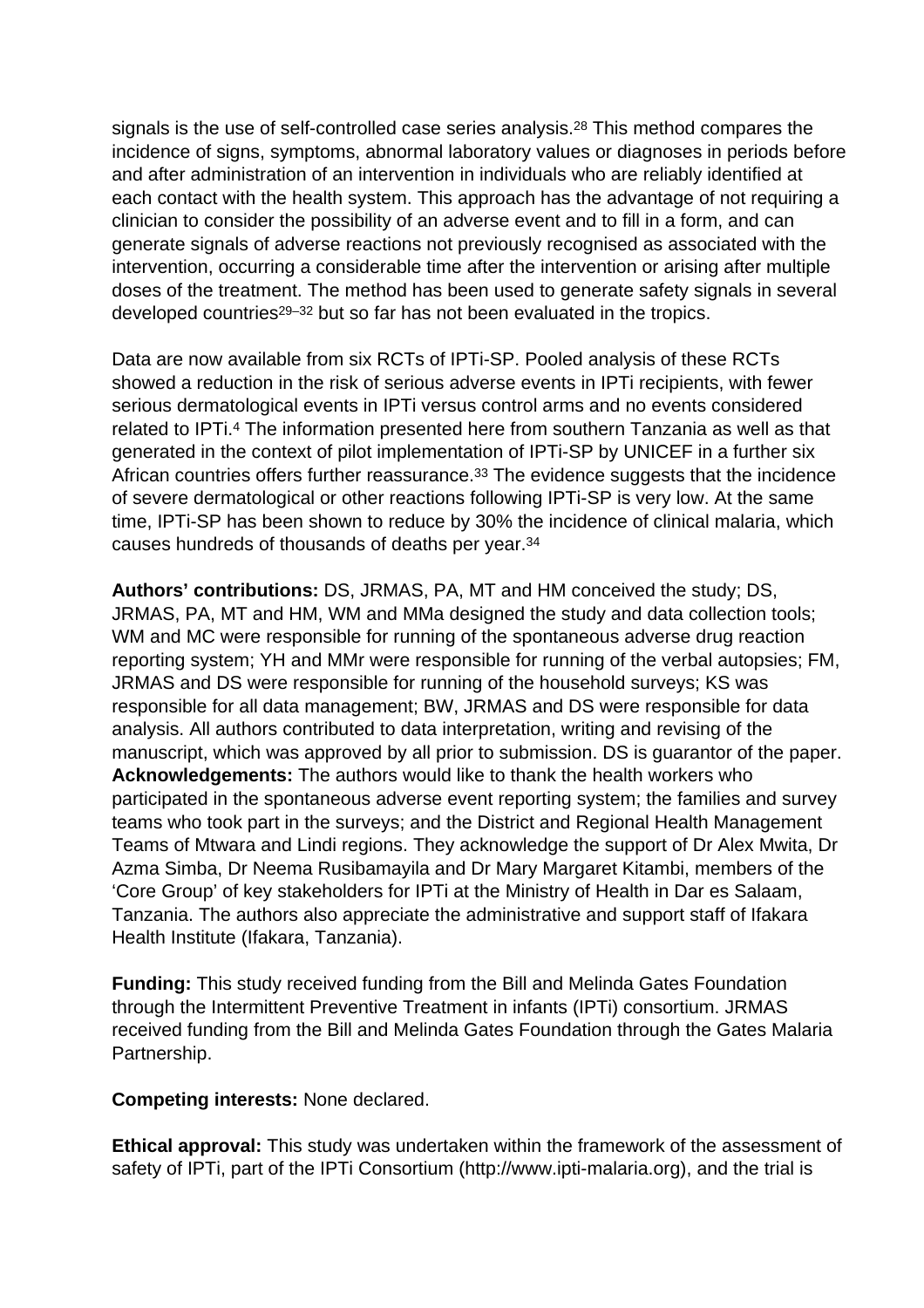registered on clinical trials.gov (NCT00152204). Ethical approval for this study was obtained from the Ifakara Health Institute Institutional Review Board (Ifakara, Tanzania), the National Tanzanian Medical Research Co-coordinating Committee, and the Research and Ethical Review Committees of the Swiss Tropical Institute (Basel, Switzerland) and the London School of Hygiene and Tropical Medicine (London, UK). In the census survey and verbal autopsy study, written consent of principal care-givers was sought. Confidentiality of all study participants was assured.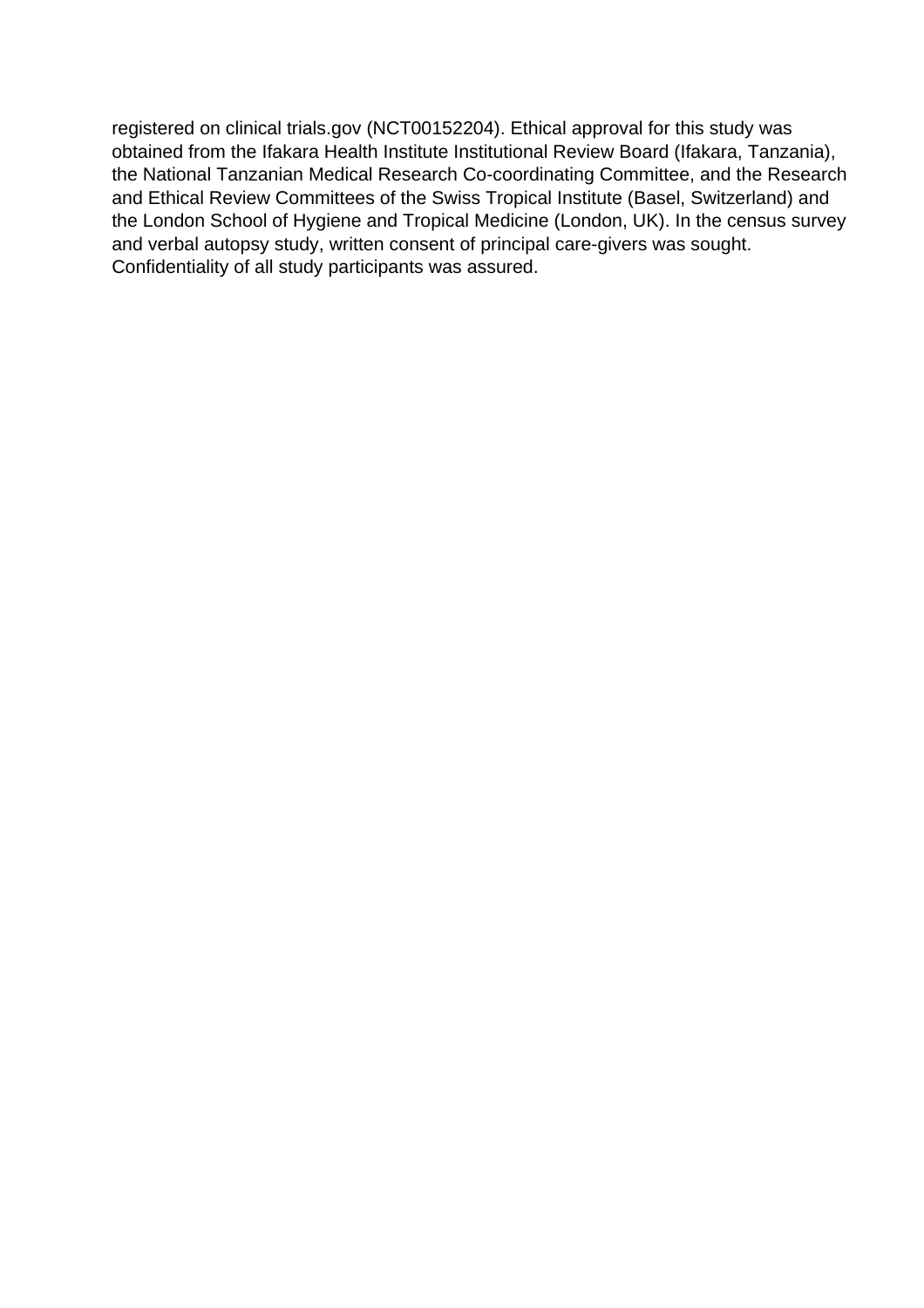## **References**

- 1. Ceesay SJ, Casals-Pascual C, Erskine J, Anya SE, Duah NO, Fulford AJC, et al. Changes in malaria indices between 1999 and 2007 in The Gambia: a retrospective analysis. Lancet 2008;**372**:1545–54.
- 2. O'Meara WP, Bejon P, Mwangi TW, Okiro EA, Peshu N, Snow RW, et al. Effect of a fall in malaria transmission on morbidity and mortality in Kilifi, Kenya. Lancet 2008;**372**:1555–62.
- 3. Egan A, Crawley J, Schellenberg D. Intermittent preventive treatment for malaria control in infants: moving towards evidence-based policy and public health action. Trop Med Int Health 2005;**10**:815–7.
- 4. Aponte JJ, Schellenberg D, Egan A, Breckenridge A, Carneiro I, Critchley J, et al. Efficacy and safety of intermittent preventive treatment with sulfadoxine–pyrimethamine for malaria in African infants: a pooled analysis of six randomised, placebo-controlled trials. Lancet 2009;**374**:1533–42.
- 5. Chandramohan D, Owusu-Agyei S, Carneiro I, Awine T, Amponsa-Achiano K, Mensah N, et al. Cluster randomised trial of intermittent preventive treatment for malaria in infants in area of high, seasonal transmission in Ghana. BMJ 2005;**331**:727–33.
- 6. Grobusch MP, Lell B, Schwarz NG, Gabor J, Dornemann J, Potschke M, et al. Intermittent preventive treatment against malaria in infants in Gabon—a randomized, double-blind, placebo-controlled trial. J Infect Dis 2007;**196**:1595–602.
- 7. Kobbe R, Kreuzberg C, Adjei S, Thompson B, Langefeld I, Thompson PA, et al. A randomized controlled trial of extended intermittent preventive antimalarial treatment in infants. Clin Infect Dis 2007;**45**:16–25.
- 8. Macete E, Aide P, Aponte JJ, Sanz S, Mandomando I, Espasa M, et al. Intermittent preventive treatment for malaria control administered at the time of routine vaccinations in Mozambican infants: a randomized, placebo-controlled trial. J Infect Dis 2006;**194**:276–85.
- 9. Mockenhaupt FP, Reither K, Zanger P, Roepcke F, Danquah I, Saad E, et al. Intermittent preventive treatment in infants as a means of malaria control: a randomized, double-blind, placebo-controlled trial in northern Ghana. Antimicrob Agents Chemother 2007;**51**:3273–81.
- 10. Schellenberg D, Menendez C, Aponte JJ, Kahigwa E, Tanner M, Mshinda H, et al. Intermittent preventive antimalarial treatment for Tanzanian infants: follow-up to age 2 years of a randomised, placebo-controlled trial. Lancet 2005;**365**:1481–3.
- 11. Forman R, Koren G, Shear NH. Erythema multiforme, Stevens–Johnson syndrome and toxic epidermal necrolysis in children: a review of 10 years' experience. Drug Saf 2002;**25**:965–72.
- 12. Miller KD, Lobel HO, Satriale RF, Kuritsky JN, Stern R, Campbell CC. Severe cutaneous reactions among American travelers using pyrimethamine–sulfadoxine (Fansidar) for malaria prophylaxis. Am J Trop Med Hyg 1986;**35**:451–8.
- 13. Bjorkman A, Phillips-Howard PA. Adverse reactions to sulfa drugs: implications for malaria chemotherapy. Bull World Health Organ 1991;**69**:297–304.
- 14. Ghislain PD, Roujeau JC. Treatment of severe drug reactions: Stevens–Johnson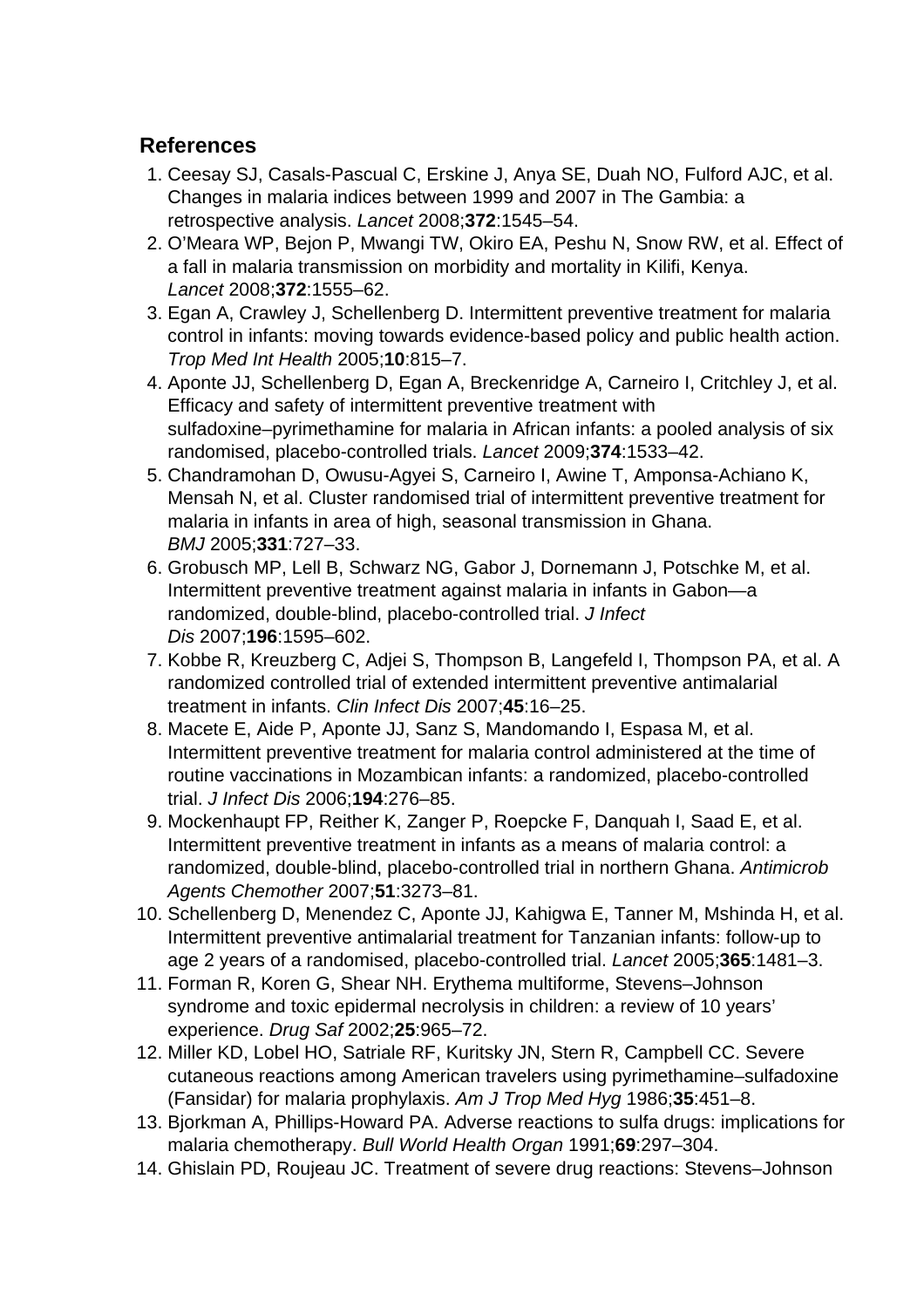syndrome, toxic epidermal necrolysis and hypersensitivity syndrome. Dermatol Online J 2002;**8**:5.

- 15. Gimnig JE, MacArthur JR, M'Bang'Ombe M, Kramer MH, Chizani N, Stern RS, et al. Severe cutaneous reactions to sulfadoxine–pyrimethamine and trimethoprim–sulfamethoxazole in Blantyre District, Malawi. Am J Trop Med Hyg 2006;**74**:738–43.
- 16. Bergoend H, Loffler A, Amar R, Maleville J. Cutaneous reactions appearing during the mass prophylaxis of cerebrospinal meningitis with a long-delayed action sulfonamide (apropos of 997 cases) [in French]. Ann Dermatol Syphiligr (Paris) 1968;**95**:481–90.
- 17. Segal AR, Doherty KM, Leggott J, Zlotoff B. Cutaneous reactions to drugs in children. Pediatrics 2007;**120**:e1082–96.
- 18. Roujeau JC, Kelly JP, Naldi L, Rzany B, Stern RS, Anderson T, et al. Medication use and the risk of Stevens–Johnson syndrome or toxic epidermal necrolysis. N Engl J Med 1995;**333**:1600–7.
- 19. Colebunders R, Izaley L, Bila K, Kabumpangi K, Melameka N, Francis H, et al. Cutaneous reactions to trimethoprim–sulfamethoxazole in African patients with the acquired immunodeficiency syndrome. Ann Intern Med 1987;**107**:599–600.
- 20. Rzany B, Mockenhaupt M, Stocker U, Hamouda O, Schopf E. Incidence of Stevens–Johnson syndrome and toxic epidermal necrolysis in patients with the acquired immunodeficiency syndrome in Germany. Arch Dermatol 1993;**129**:1059.
- 21. Armstrong Schellenberg JRM, Mrisho M, Manzi F, Shirima K, Mbuya C, Mushi AK, et al. Health and survival of young children in southern Tanzania. BMC Public Health 2008;**8**:194.
- 22. Manzi F, Schellenberg J, Hamis Y, Mushi AK, Shirima K, Mwita A, et al. Intermittent preventive treatment for malaria and anaemia control in Tanzanian infants; the development and implementation of a public health strategy. Trans R Soc Trop Med Hyg 2009;**103**:79–86.
- 23. Mushi AK, Schellenberg J, Mrisho M, Manzi F, Mbuya C, Mponda H, et al. Development of behaviour change communication strategy for a vaccinationlinked malaria control tool in southern Tanzania. Malar J 2008;**7**:191.
- 24. Armstrong Schellenberg JR, Shirima K, Maokola W, Manzi F, Mrisho M, Mushi A, et al. Community effectiveness of intermittent preventive treatment for infants (IPTi) in rural southern Tanzania. Am J Trop Med Hyg 2010;**82**:772–81.
- 25. Shirima K, Mukasa O, Schellenberg JA, Manzi F, John D, Mushi A, et al. The use of personal digital assistants for data entry at the point of collection in a large household survey in southern Tanzania. Emerg Themes Epidemiol 2007;**4**:5.
- 26. INDEPTH Network. INDEPTH resource kit for demographic surveillance systems. Accra, Ghana: Combert Impressions; 2006. p. 231–52.
- 27. Hayes RJ, Moulton LH. Cluster randomised trials. Boca Raton, FL: Taylor & Francis; 2009.
- 28. Whitaker HJ, Hocine MN, Farrington CP. The methodology of self-controlled case series studies. Stat Methods Med Res 2009;**18**:7–26.
- 29. Andrews N, Miller E, Waight P, Farrington P, Crowcroft N, Stowe J, et al. Does oral polio vaccine cause intussusception in infants? Evidence from a sequence of three self-controlled cases series studies in the United Kingdom. Eur J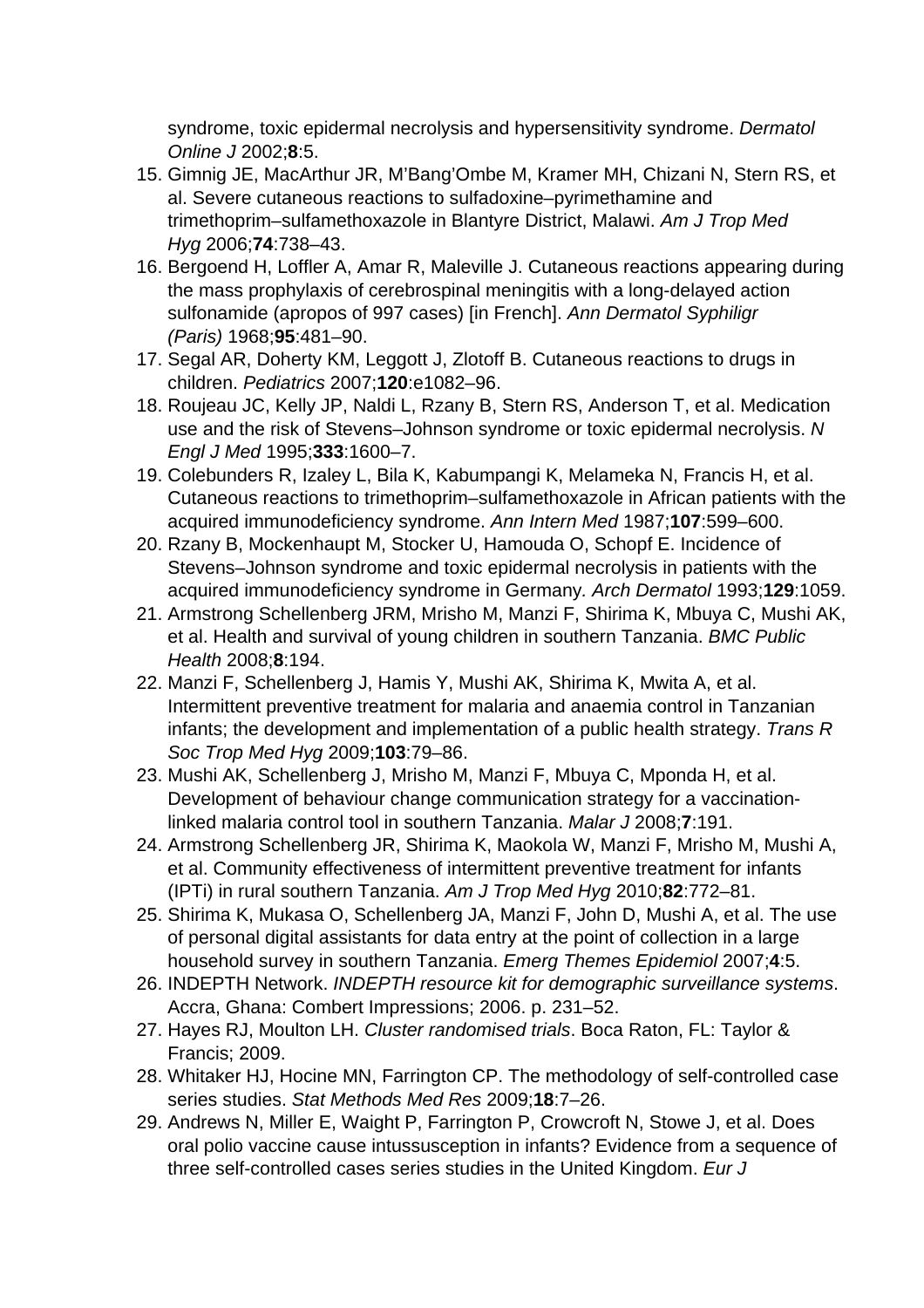Epidemiol 2001;**17**:701–6.

- 30. Douglas IJ, Evans SJ, Pocock S, Smeeth L. The risk of fractures associated with thiazolidinediones: a self-controlled case-series study. PLoS Med 2009;**6**:e1000154.
- 31. Farrington CP, Miller E, Taylor B. MMR and autism: further evidence against a causal association. Vaccine 2001;**19**:3632–5.
- 32. Tata LJ, Fortun PJ, Hubbard RB, Smeeth L, Hawkey CJ, Smith CJP, et al. Does concurrent prescription of selective serotonin reuptake inhibitors and non-steroidal anti-inflammatory drugs substantially increase the risk of upper gastrointestinal bleeding? Aliment Pharmacol Ther 2005;**22**:175–81.
- 33. UNICEF. Operational research on intermittent preventive treatment of malaria in infants (IPTi): pharmacovigilance preliminary report. New York, NY: Unit of Policy and Evidence, Health Section, UNICEF; 2009.
- 34. WHO. Global burden of disease: 2004 update. Geneva: World Health Organisation; 2008.

http://www.who.int/healthinfo/global\_burden\_disease/2004\_report\_update/en/index .html [accessed 12 August 2009].